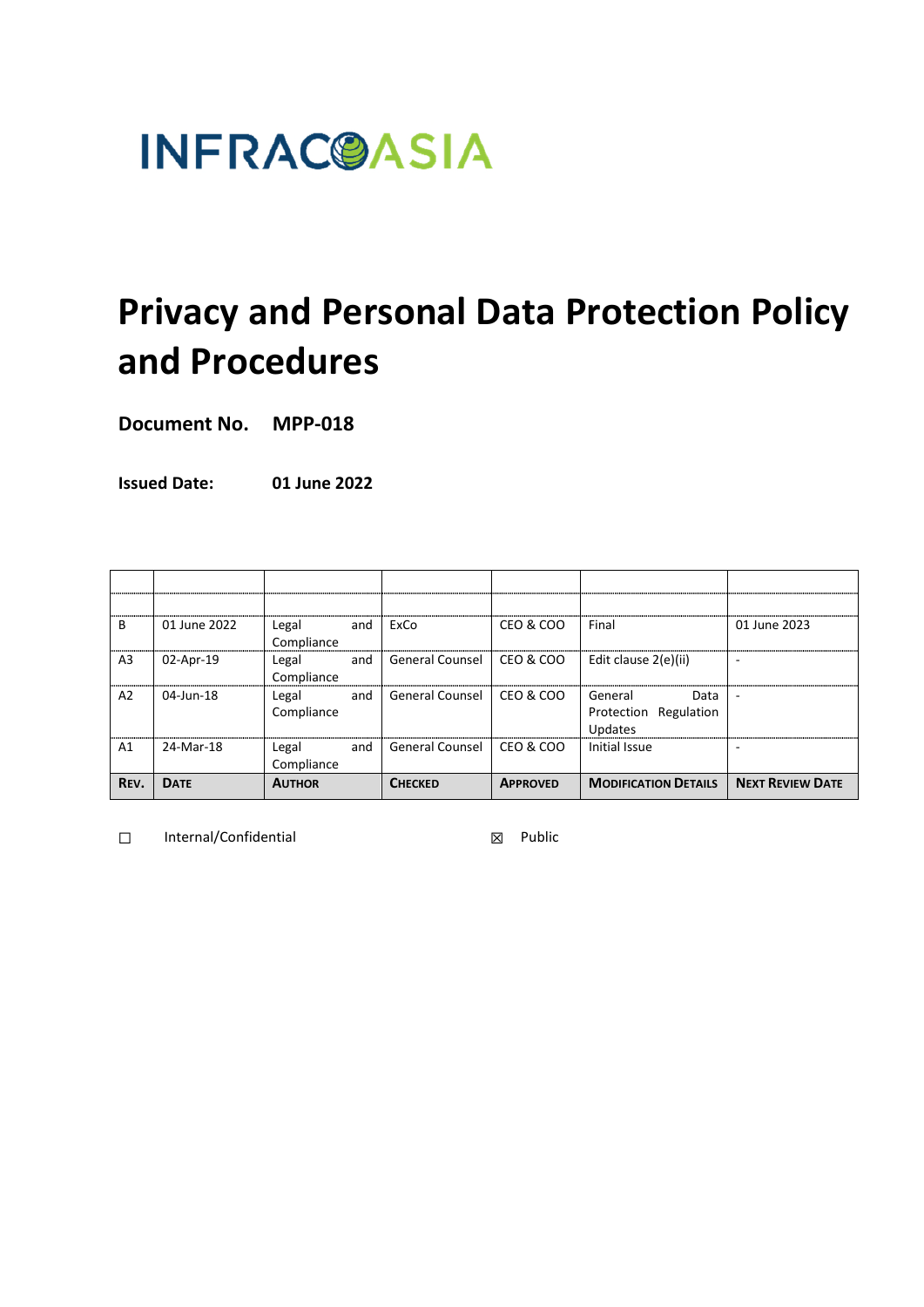### **INFRAC@ASIA**

### **Contents Page**

| 1.  |                                                                          |  |  |  |
|-----|--------------------------------------------------------------------------|--|--|--|
| 2.  |                                                                          |  |  |  |
| 3.  |                                                                          |  |  |  |
| 4.  |                                                                          |  |  |  |
| 5.  |                                                                          |  |  |  |
| 6.  |                                                                          |  |  |  |
| 7.  |                                                                          |  |  |  |
| 8.  | STORAGE: HOW DOES INFRACO ASIA STORE AND PROTECT PERSONAL DATA? 5        |  |  |  |
| 9.  | WITHDRAWAL / DELETION / DISPOSAL / REMOVAL OF CONSENT OF PERSONAL DATA 6 |  |  |  |
| 10. |                                                                          |  |  |  |
| 11. |                                                                          |  |  |  |
| 12. |                                                                          |  |  |  |
| 13. |                                                                          |  |  |  |
| 14. |                                                                          |  |  |  |
| 15. |                                                                          |  |  |  |
| 16. |                                                                          |  |  |  |
| 17. |                                                                          |  |  |  |
| 18. |                                                                          |  |  |  |
|     |                                                                          |  |  |  |
|     |                                                                          |  |  |  |
|     |                                                                          |  |  |  |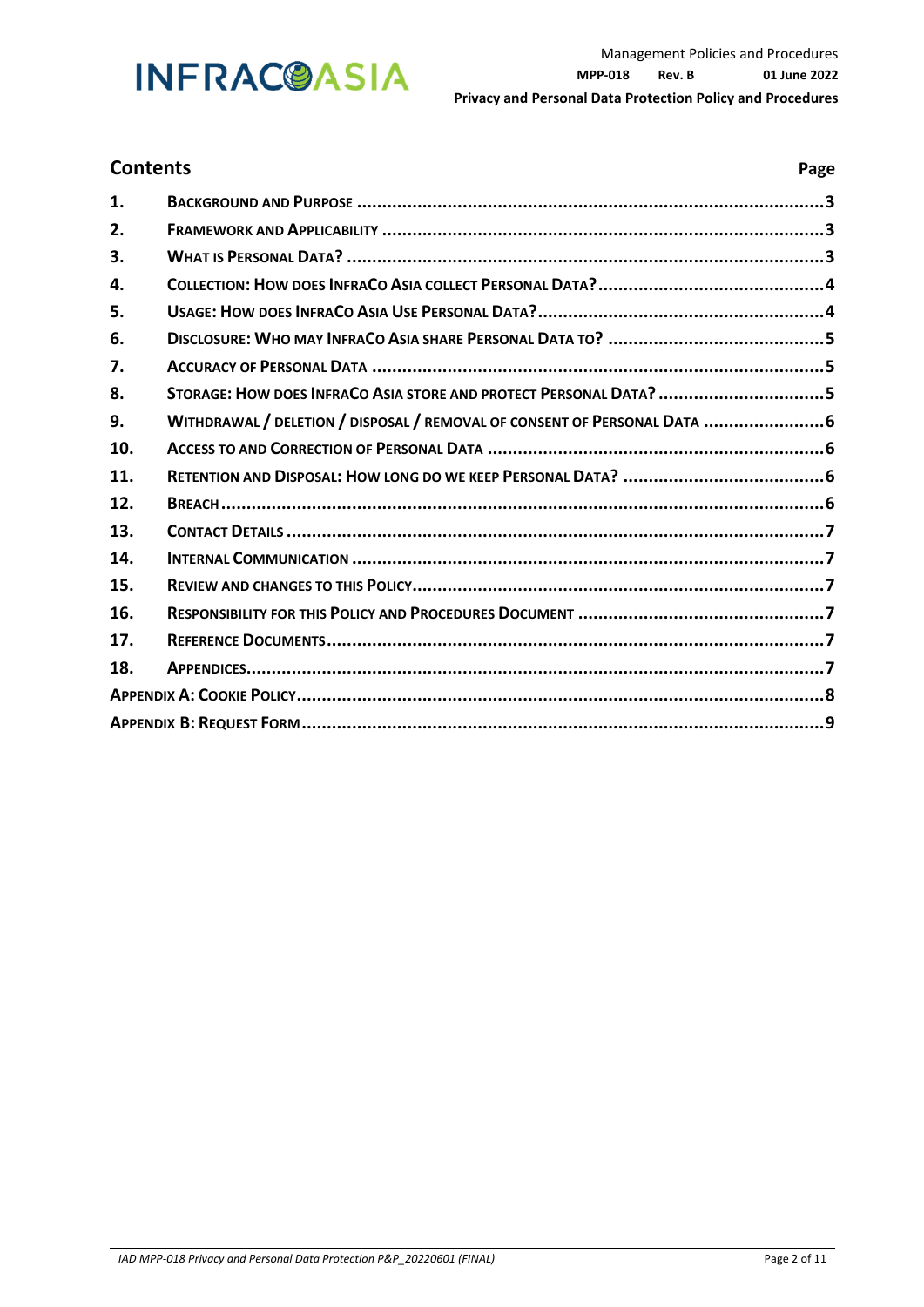#### **1. BACKGROUND AND PURPOSE**

- (a) InfraCo Asia Development Pte. Ltd (**IAD**), and InfraCo Asia Investments Pte Ltd (**IAI**), and their subsidiaries (together, **InfraCo Asia**) were established by the Private Infrastructure Development Group (**PIDG**) to promote the development of private sector infrastructure in developing countries of South Asia and Southeast Asia. PIDG is funded by six governments (UK, Netherlands, Switzerland, Australia, Sweden, and Germany) and the International Finance Corporation.
- (b) The objective of this privacy and personal data protection policy and procedures (**Policy**) is to set out what information InfraCo Asia may collect about an individual, why and how InfraCo Asia collects, manages, uses and discloses this personal data.
- (c) InfraCo Asia is committed to complying with Singapore's Personal Data Protection Act (**PDPA**) and, where applicable and required, the European General Data Protection Regulation (**GDPR**) and the UK General Data Protection Regulation (**UK GDPR**).

#### **2. FRAMEWORK AND APPLICABILITY**

- (a) The Policy applies to InfraCo Asia and participants acting on behalf of InfraCo Asia with respect to its data (**Participants**). Participants include the following:
	- (i) Developer developer services provider contracted with InfraCo Asia under a developer services agreement (or similar) with respect to the development of a particular project or portfolio of projects; and
	- (ii) Fund Manager fund management party contracted with InfraCo Asia under a management services agreement (or similar) with respect to the development of a particular project or portfolio of projects.
- (b) For Project Companies<sup>1</sup> or Co-Developers<sup>2</sup>, or anyone acting on behalf of the Project Company or Co-Developer, InfraCo Asia expects that these parties must prepare and implement their own policies and procedures, with respect to privacy and personal data protection, in a manner that is consistent with this Policy.

#### **3. WHAT IS PERSONAL DATA?**

- (a) Under the PDPA, Personal Data refers to data about an individual who can be identified from that data, or from that data and other information to which the organisation has or is likely to have access.
- (b) Examples of Personal Data which an individual may provide include, but is not limited to (depending on the nature of their interaction with InfraCo Asia):
	- (i) **Identity and profile data** (name, NRIC number, passport number or other identification number, username, title, date of birth, gender, images, photographs, films, video recordings, password, interests, commercial conflicts, preferences, feedback, survey responses, resume, employment history, testimonials and referrals, previous drawn income/income levels, education background, medical history, disabilities, professional, legal and bankruptcy history, utilities bills, proof of address/residency, the individual's payment related information such as the individual's bank account / credit card details, credit history);
	- (ii) **Contact data** (telephone number, mailing address, email address);
	- (iii) **Technical data** (internet protocol (IP) address, login data, browser type and version, time zone setting and location, browser plug-in types and versions, operating system and platform, any other technology on the devices used to access InfraCo Asia's website, security data such as passwords or memorable information is always encrypted and cannot be accessed by InfraCo Asia);
	- (iv) **Usage Data** (information about how each user uses InfraCo Asia's website, products and services including cookies, IP addresses, email subscription and membership details; and
	- (v) **Marketing and communications data** (includes individual preferences in receiving marketing and other information from InfraCo Asia and its third parties).

*IAD MPP-018 Privacy and Personal Data Protection P&P\_20220601 (FINAL)* Page 3 of 11

<sup>&</sup>lt;sup>1</sup> i.e., a company established to manage, develop, implement and carry out the activities of a project that is funded by or invested in by InfraCo Asia

<sup>&</sup>lt;sup>2</sup> i.e., co-developer party to or under a joint development agreement/joint venture agreement (or similar) with InfraCo Asia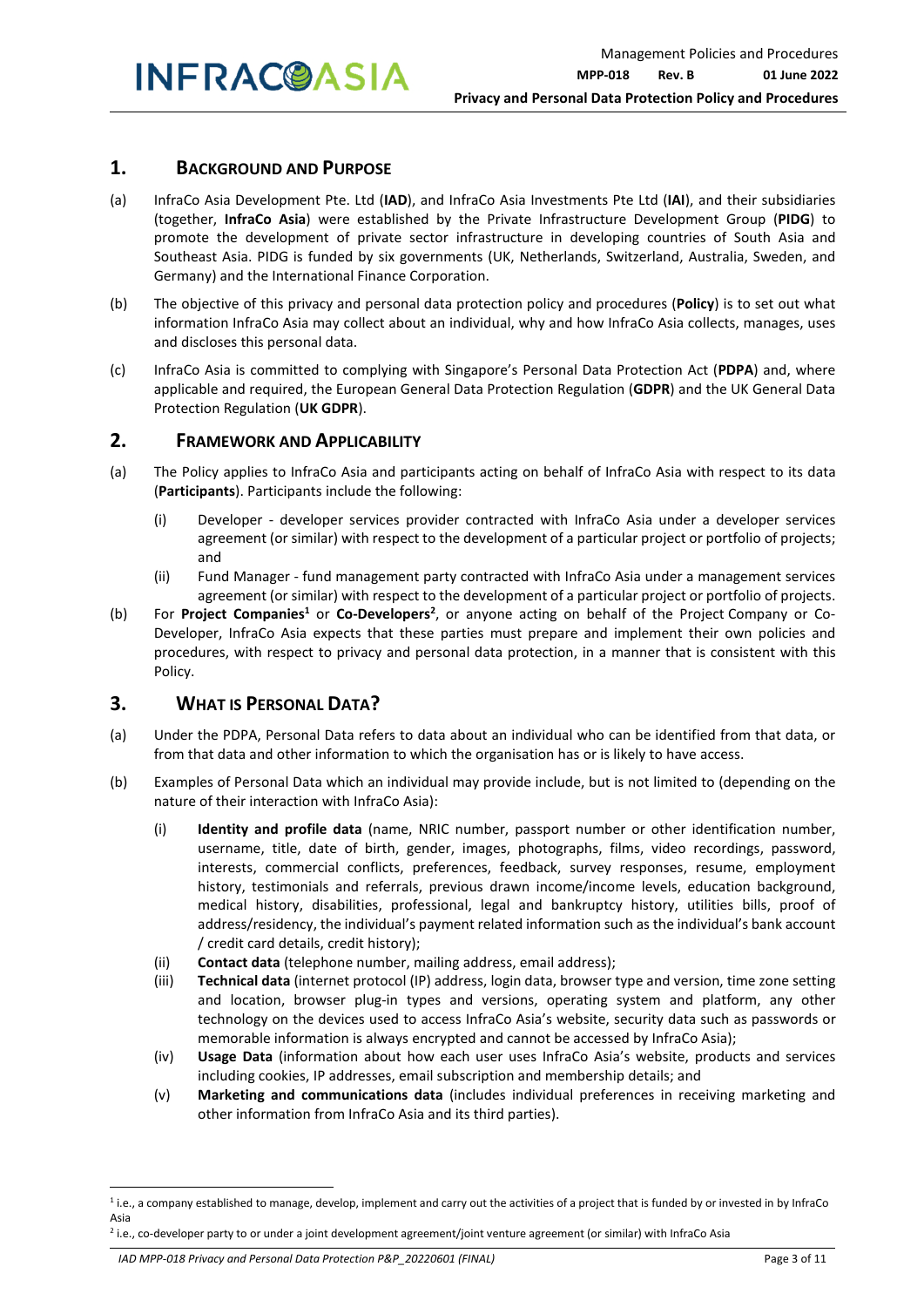#### **4. COLLECTION: HOW DOES INFRACO ASIA COLLECT PERSONAL DATA?**

- (a) Generally, InfraCo Asia, its Participants and Co-Developers (where applicable) collect Personal Data with respect to InfraCo Asia in the following ways (but is not limited to):
	- (i) **Direct interactions** (where an individual provides their personal data to InfraCo Asia by filling in applications, forms, registering or using, downloading or submitting details in connection with websites, mailing lists, communications marketing or publicity initiatives, surveys, questionnaires or online platforms owned or operated by or on behalf of InfraCo Asia, its Participants, Co-Developers or any applicable data processor/controller);
	- (ii) **Information that we learn about an individual through InfraCo Asia's relationship with the individual**  (through disclosure, references, contracts, agreements, arrangements or other interactions with InfraCo Asia, its Participants, Co-Developers and/or applicable data processors);
	- (iii) **Automated technologies or interactions** (through cookies (see Cookie Policy in **Appendix A**) and interaction with the InfraCo Asia website, technical data might be automatically collected about the individual's equipment, browsing actions and patterns which may include personal data);
	- (iv) **Third parties or publicly available sources** (through third parties, public sources, screening tools, analytics providers, advertising networks, search information providers, data brokers or aggregators, Participants, Project Companies, Co-Developers or other related companies); and
	- (v) **Know your client (KYC) and due diligence** (through checks carried out on current or potential employees, directors, officers, shareholders, ultimate beneficiaries, contractors, clients, suppliers, vendors, partners, Participants, Project Companies, Co-Developers or other related companies).
- (b) Where individuals provide any Personal Data of a third party (including information of their business partners, shareholders, their dependent, spouse, children and/or parents) to InfraCo Asia, its Participants or Co-Developers (where applicable), InfraCo Asia shall receive the Personal Data and deem that the sender of the Personal Data represents and warrants that they have obtained the consent of that third party for the collection, use and disclosure of their Personal Data to InfraCo Asia for the applicable purposes.
- (c) Insofar as is required under the GDPR/UK GDPR, where applicable:
	- (i) InfraCo Asia will typically be a 'data controller' (being the party that decide what personal data the business will collect and why); and
	- (ii) InfraCo Asia's service providers, contractors, communications and online platforms will be a 'data processor' (being the parties that maintain and process the data either according to instructions from the data controller or according to their own respective standards).

#### **5. USAGE: HOW DOES INFRACO ASIA USE PERSONAL DATA?**

- (a) InfraCo Asia, the Participants, Project Companies, Co-Developers (where applicable) and data processors come into possession of Personal Data in the course of its business, transactions and dealings with potential parties, stakeholders, contractors, vendors and/or promotors in connection with its projects and portfolio of projects.
- (b) Individuals need to be informed in line with applicable laws of the purposes for which their personal data is being collected, used and/or disclosed. Only when individuals have given their consent as required by applicable law can their personal data be collected, used and/or disclosed.
- (c) Without limiting the foregoing, InfraCo Asia, the Participants, Project Companies, Co-Developers (where applicable) and data processors may collect, use and disclose Personal Data for the following purposes:
	- (i) business and contractual purposes;
	- (ii) procurement purposes;
	- (iii) marketing and research purposes (see **Appendix A: Cookie Policy** for more details);
	- (iv) information purposes;
	- (v) employment and recruitment purposes;
	- (vi) training purposes;
	- (vii) reporting purposes;
	- (viii) security purposes;
	- (ix) legal reasons; and/or
	- (x) any other applicable reason.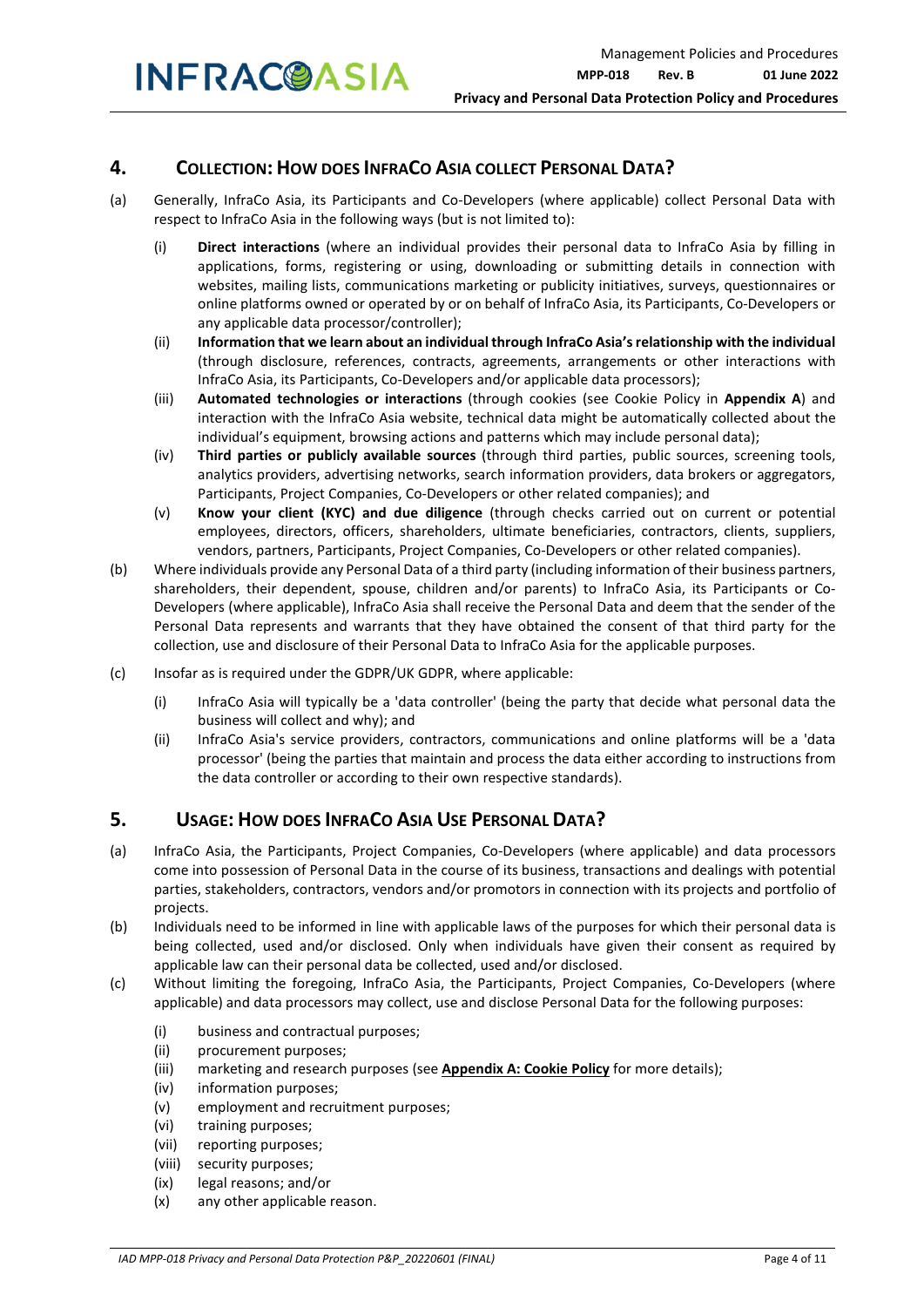- (d) InfraCo Asia, its Participants and its data processors may use the Personal Data for another reason where it reasonably considers that reason to be compatible with the original purpose.
- (e) If the Personal Data needs to be used for an unrelated purpose, InfraCo Asia, its Participants and its data processors will take steps to request the relevant permissions/consents to authorise the purpose/usage.
- (f) Personal Data that has been collected and/or disclosed may be stored or retained within InfraCo Asia data management systems or in external servers located within Singapore or overseas, or in countries outside of the individual's country of residence. In carrying out business or the relevant purpose, it may be necessary to share this information between InfraCo Asia's related companies (including the companies and representatives of the PIDG Group) and/or third-parties such as consultants or service providers, some of which may be in countries outside the individual's country of residence. InfraCo Asia, its Participants and data processors will take reasonable steps to ensure that the Personal Data transferred outside of the individual's country of residence is adequately protected, such as requesting that data transfer obligations or confidentiality agreements are put in place. In addition, InfraCo Asia shall take reasonable care to ensure that such transfers of personal data from InfraCo Asia to the recipient shall comply with the requirements of the applicable data protection laws.

#### **6. DISCLOSURE: WHO MAY INFRACO ASIA SHARE PERSONAL DATA TO?**

- (a) During the course of its business, InfraCo Asia may share an individual's Personal Data to the following parties:
	- (i) PIDG and to other companies within the InfraCo Asia group (many of which are based in the United Kingdom);
	- (ii) its Participants, Project Companies, Co-Developers project stakeholders and its partners;
	- (iii) third parties acting on behalf of InfraCo Asia, its Participants and its data processors (such as auditors, lawyers, corp sec, professional services, insurers, insurance investigators, banks, credit providers, tax office, telecommunications, information technology, payment, payroll, processing, training, market research, investigatory services, storage and archival);
	- (iv) third parties or anyone / any company to whom InfraCo Asia chooses to sell, transfer, acquire or merge its rights, obligations and / or parts of the business or its assets (Alternatively, InfraCo Asia may seek to acquire other businesses or merge with them. If a change happens to the business, the new owners may use the Personal Data in the same way as set out in this Policy); and/or
	- (v) any other party as may be notified and/or consented to by the individual.
- (b) InfraCo Asia will primarily transfer its data to members, entities and representatives of PIDG. These are currently established in the United Kingdom, Singapore, Mauritius and other countries of PIDG company operations. In undertaking these transfers, InfraCo Asia shall endeavour to seek comfort that the data would be treated with the standard of protection as provided under Singapore's PDPA.

#### **7. ACCURACY OF PERSONAL DATA**

- (a) All individuals should ensure that all Personal Data submitted to InfraCo Asia is current, complete and accurate. Failure on their part to do so may result in InfraCo Asia's (and/or applicable data controllers' and/or data processors') inability to utilise the Personal Data in the way it was intended when submitted.
- (b) InfraCo Asia also understands that Personal Data may change frequently, such as changes of address and other personal circumstances. It is the responsibility of the individual to update the InfraCo Asia data protection officer (**DPO**) of any updates/changes using the Request From (see **section 9** and **Appendix B**: Request Form of this Policy)

#### **8. STORAGE: HOW DOES INFRACO ASIA STORE AND PROTECT PERSONAL DATA?**

- (a) InfraCo Asia endeavours to ensure that Personal Data that it stores, is protected and is secure. Reasonable security arrangements like up-to-date antivirus protection and encryption are in place to protect the storage and transmission of Personal Data in InfraCo Asia's possession to prevent unauthorised access, collection, use, disclosure or similar risks.
- (b) Notwithstanding the above, no method of transmission over the internet or method of electronic storage is completely secure. Personal Data breaches can occur due to various reasons such as malicious activity, human error or IT system error. Even so, InfraCo Asia strives to protect the security of the information it has and regularly reviews its information security measures. If the security breach is of a risk level of medium and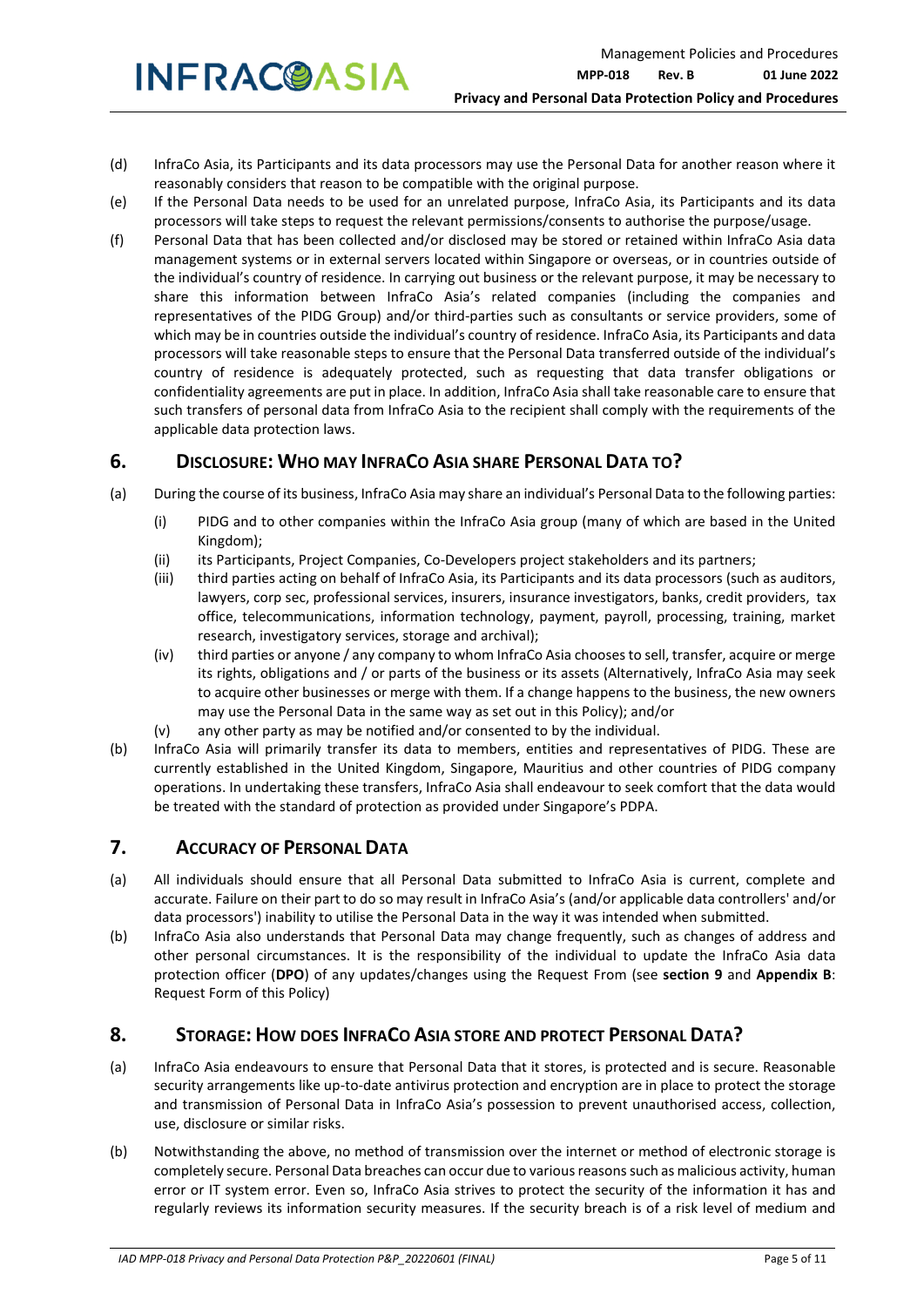**INFRACOASIA** 

above, this would be reported to PIDG and the process for doing this is set out in InfraCo Asia's Compliance policy and procedures.

#### **9. WITHDRAWAL / DELETION / DISPOSAL / REMOVAL OF CONSENT OF PERSONAL DATA**

- (a) If an individual would like to withdraw their consent, delete, dispose or remove their Personal Data, he/she may fill up the Request from in **Appendix B: Request Form** and submit this written request to the Data Protection Officer at the contact details provided below.
- (b) Upon receipt of the individual's written request, InfraCo Asia may require a reasonable time (depending on the complexity of the request and its impact on the relationship) for the request to be processed and for InfraCo Asia to notify the individual of the consequences of InfraCo Asia acceding to the same, including any legal consequence which may affect the individual's rights and liabilities to InfraCo Asia.
- (c) InfraCo Asia seeks to process these requests within ten (10) business days of receipt of the written request. However, in certain circumstances, more time might be required to complete the necessary actions, in which case, InfraCo Asia will endeavour to notify the individual of its handling of the request within a reasonable amount of time.
- (d) Withdrawing consent does not affect InfraCo Asia's right to continue to collect, use and disclose Personal Data where such collection, use and disclose without consent is permitted or required under applicable laws.

#### **10. ACCESS TO AND CORRECTION OF PERSONAL DATA**

- (a) If an individual wishes to make
	- (i) an access request for a copy of their Personal Data which InfraCo Asia holds about them or information about ways in which InfraCo Asia uses/discloses their Personal Data or
	- (ii) a correction request to correct/update their Personal Data which InfraCo Asia holds about them,

he/she may fill up the Request from in **Appendix B: Request Form** and submit this written request to the Data Protection Officer at the contact details provided below.

- (b) There might be a reasonable fee charged for this and if so, InfraCo Asia will inform the individuals of this before processing this request.
- (c) InfraCo Asia seeks to respond to these requests within thirty (30) business days of receipt of the written request. However, in certain circumstances, more time might be required to complete the necessary actions.

#### **11. RETENTION AND DISPOSAL: HOW LONG DO WE KEEP PERSONAL DATA?**

- (a) InfraCo Asia will only retain Personal Data for as long as necessary to fulfil the purposes it was collected for, including for the purposes of satisfying any legal, accounting, or reporting requirements.
- (b) InfraCo Asia will cease to retain the Personal Data or remove the means by which the data can be associated with you, as soon as it is reasonable to assume that such retention no longer serves the purpose for which the Personal Data was collected and is no longer necessary for legal or business purposes.
- (c) To determine the appropriate retention period for personal information, InfraCo Asia considers the amount, nature, and sensitivity of the Personal Data, its internal retention policies, the potential risk of harm from unauthorised use or disclosure of the Personal Data, the purposes for which the Personal Data is being processed and whether those purposes can be achieved through other means, and the applicable legal requirements. Please refer to the InfraCo Asia Data Management policy and procedures for more details.

#### **12. BREACH**

- (a) InfraCo Asia has a designated DPO for itself and its whole owned Singapore incorporated subsidiaries. It is expected that Participants and Co-Developers (where applicable) also designate DPOs for the relevant applicable companies.
- (b) DPOs are to oversee the management of Personal Data in accordance with this Policy and the applicable data protections law. If any person would like to report any personal data breaches, they are strongly encouraged to contact the DPO directly with fulsome information of the breach and to please cooperate and to consult with the DPO on the relevant details. If the person subsequently finds that their dealings with the DPO are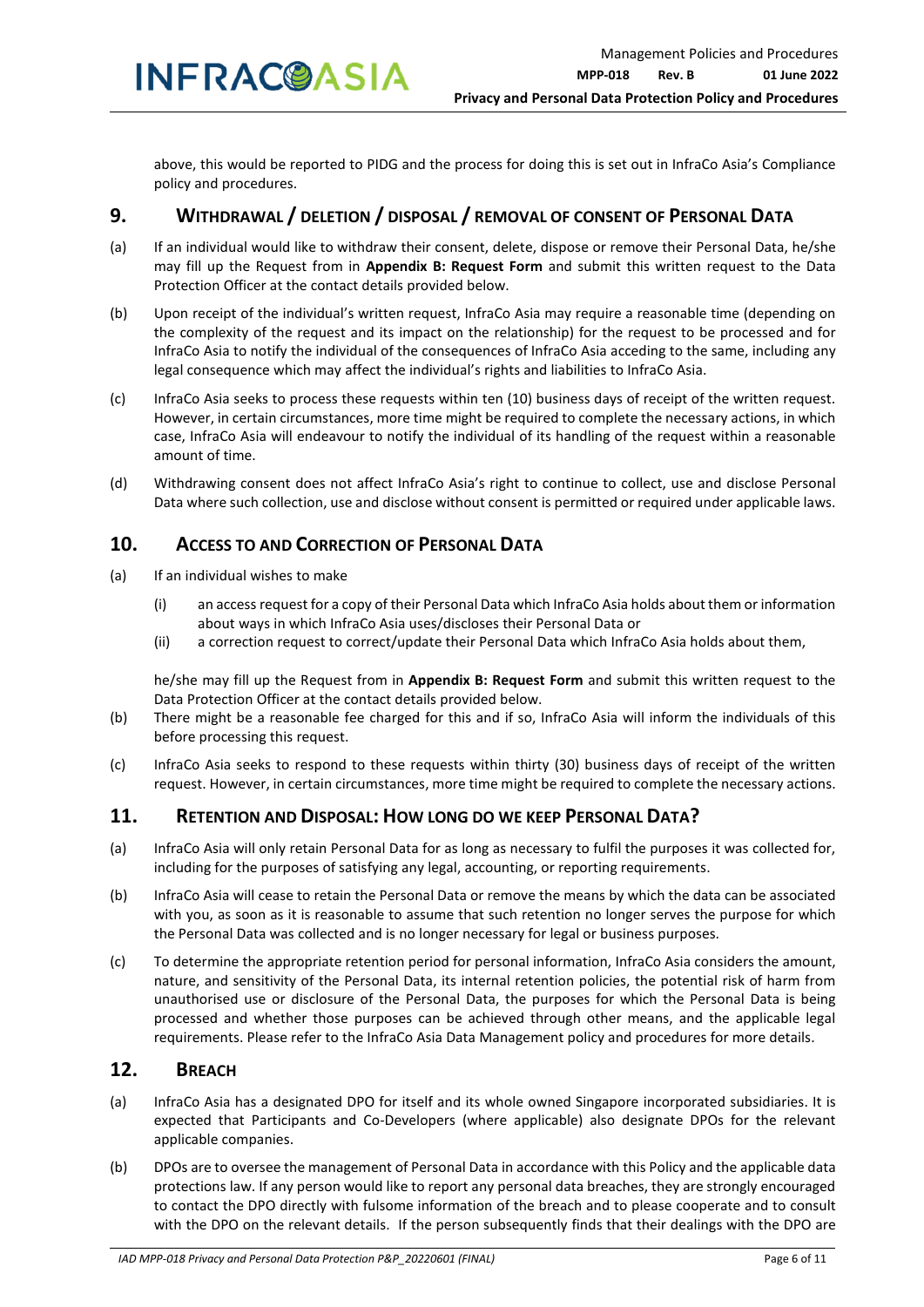unsatisfactory and does not deal with the breach, the person may further refer to InfraCo Asia's Whistleblowing and Complaints Policy and Procedures on the process for making a complaint or report, and how subsequent investigations on the complaint or report will be attended to and managed.

#### **13. CONTACT DETAILS**

- (a) InfraCo Asia has a designated DPO for itself and its whole owned Singapore incorporated subsidiaries. It is expected that Participants and Co-Developers (where applicable) also designate DPOs for the relevant applicable companies.
- (b) If you would like to contact the InfraCo Asia DPO, please email the Data Protection Officer at privacy@infracoasia.com.

#### **14. INTERNAL COMMUNICATION**

InfraCo Asia commits to ensure this Policy will be made available to its Participants using appropriate communication channels.

#### **15. REVIEW AND CHANGES TO THIS POLICY**

- (a) The content of this Policy shall be reviewed regularly by the InfraCo Asia Compliance Function.
- (b) In particular, the InfraCo Asia Compliance Function may have regard to changes to PIDG requirements, applicable laws, complaints, reports and recommendations made regarding compliance with this Policy, including investigations undertaken and any potential or actual breaches identified.
- (c) InfraCo Asia will take reasonable steps to inform the Participants to whom this Policy applies of changes to this Policy. However, each Participant is responsible for ensuring that it is aware of, and complies with, the current version of InfraCo Asia's Code, Policies and Procedures.

#### **16. RESPONSIBILITY FOR THIS POLICY AND PROCEDURES DOCUMENT**

- (a) Preparation: Legal and Compliance, InfraCo Asia
- (b) Review: InfraCo Asia Executive Committee
- (c) Approval: Chief Operating Officer & Chief Executive Officer

#### **17. REFERENCE DOCUMENTS**

- (a) PIDG Privacy Notice (https://www.pidg.org/resources)
- (b) Singapore Personal Data Protection Act (https://sso.agc.gov.sg/Act/PDPA2012)
- (c) European General Data Protection Regulation (https://gdpr.eu/tag/gdpr/)
- (d) UK General Data Protection Regulation (https://uk-gdpr.org/)

#### **18. APPENDICES**

- (a) Appendix A: Cookie Policy
- (b) Appendix B: Request Form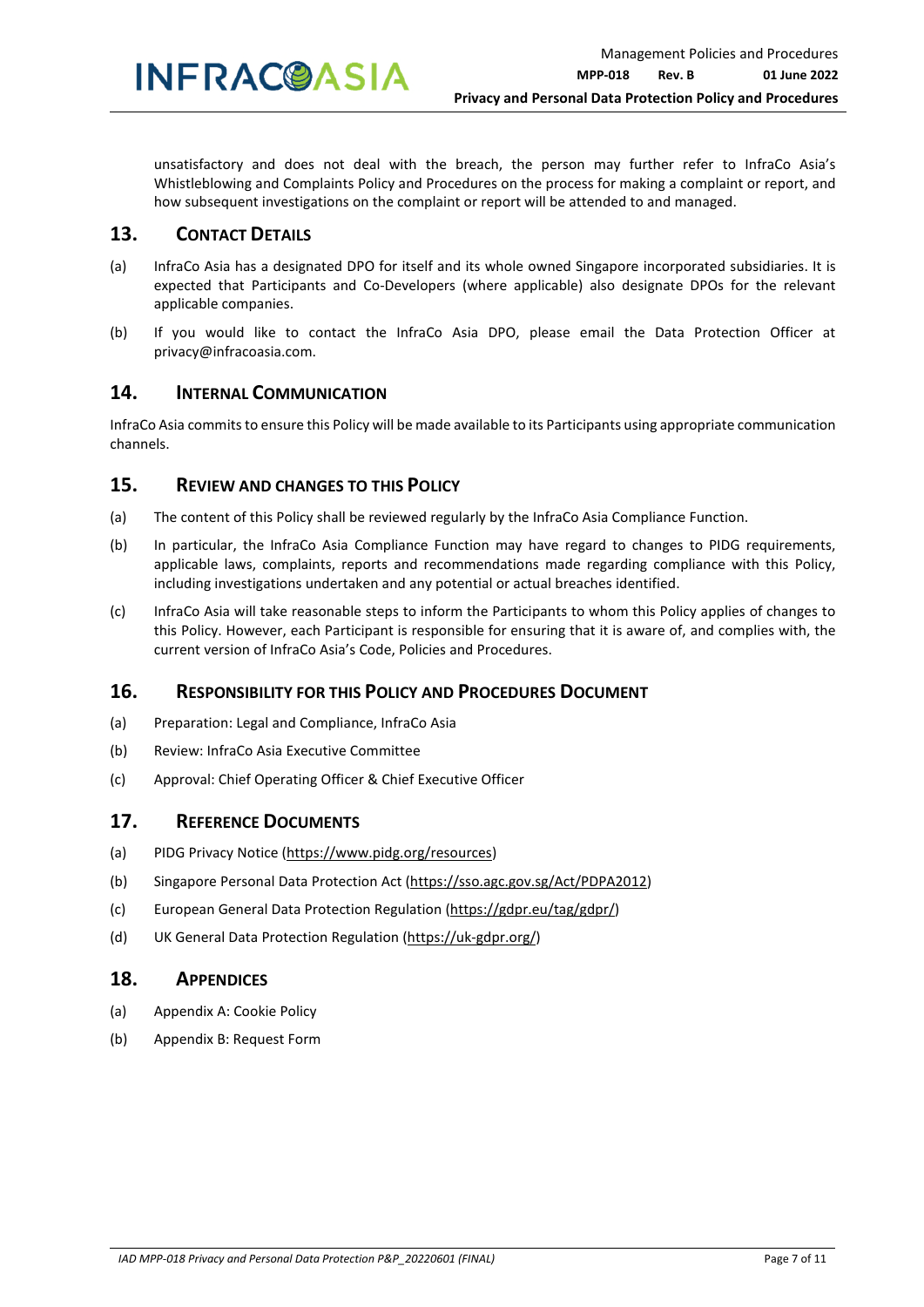#### **APPENDIX A: COOKIE POLICY**

#### **Use of Cookie Policy**

- (a) This Cookie Policy applies to any websites which are operated by or on behalf of InfraCo Asia ("**Websites**").
- (b) Our Website uses cookies and similar technologies to collect data from your device. This helps us to provide you with a good experience when you browse our Websites and also allows us to improve our site. All information collected by the cookies we use is anonymous and does not include any information that could identify you. If we do want to collect personal information, we will make it clear when we collect this and explain what we intend to do with it.
- (c) Only necessary cookies are used to make the Websites work. Necessary cookies enable core functionality such as security, network management, and accessibility. You may disable these by changing your browser settings, but this may affect how the website functions. If you do not agree to our use of cookies as set out in this Cookie Policy, you should disable the cookies associated with our Websites by selecting the relevant options / changing your browser settings accordingly. However, you may not be able to enter certain part(s) of the Websites, and some of the functions and services may not be able to function without cookies. This may also impact your user experience while on our Websites.
- (d) This Cookie Policy may be updated from time to time and all updates to the Cookie Policy will be posted on our Websites.

#### **What are cookies?**

(e) Cookies are small files that are created and stored on your computer, smartphone, tablet or other device when you visit a website. The cookies help analyse web traffic, allow web applications to respond to you as an individual and can tailor operations to your needs, likes and dislikes by gathering and remembering information about your preferences.

#### **How we use cookies?**

- (f) Strictly necessary cookies: these cookies must be present for the Websites to provide the basic functions of the Websites. They are essential to be able to access features of the Websites. This category of cookies cannot be disabled.
- (g) Functional cookies: these cookies enable the Websites to provide functionality and personalisation. They may be set by us or third-party providers whose services we have added to our pages. You decide whether these cookies are used but if you do not allow these then some or all of or services may not function properly.
- (h) Performance cookies: these cookies are set by us or our third-party analytics providers and allow us to record certain information about you, such as the pages you visit on our Websites, how many times you visit our Websites and the links you might click on. They help us analyse data about web-page traffic and improve our Websites in order to tailor it to customer needs. We only use this information for statistical analysis purposes. The third-party analytics providers may also collect other information about you such as the type of device you are using and information about the device, your IP address and geographical location. This information can be used to create a unique fingerprint to help further identify you on other webpages you might visit and can be used to create a profile of your online activities and interests. Performance cookies may only be set once you have given your consent to them.
- (i) Tracking cookies: these cookies record your visit to our Websites, the pages you have visited and the links you have followed. We will use this information to make our Websites and the information displayed on it more relevant to your interests. Tracking cookies may only be set once you have given your consent to them.
- (j) Contact details: If you have any questions about this Cookie Policy or would like any further information, please contact the InfraCo Asia Data Protection Officer at privacy@infracoasia.com.

-END-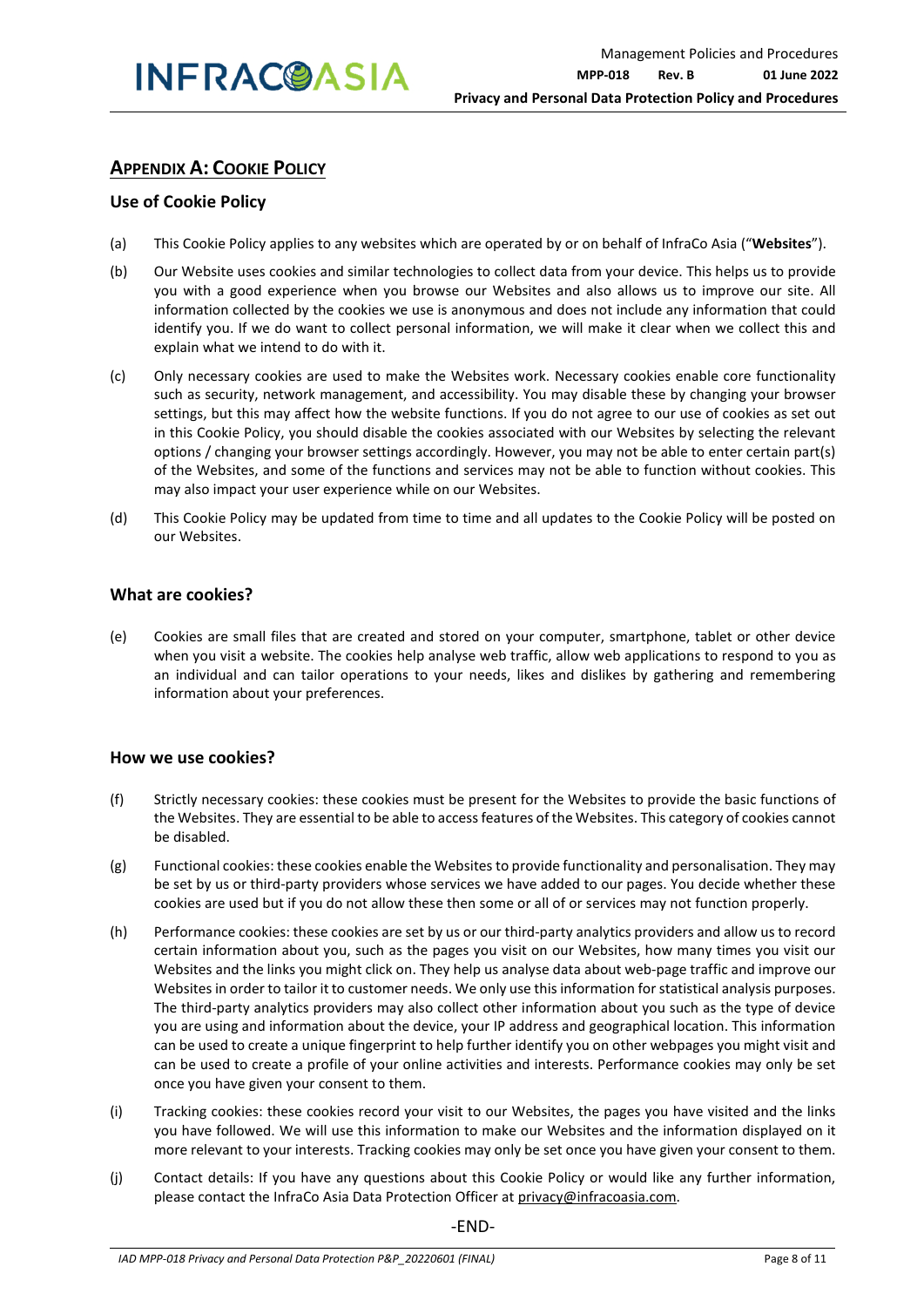

#### **APPENDIX B: REQUEST FORM**



#### **Request for access / Correction / Withdrawal / Deletion / Disposal / Removal of consent of Personal Data**

Under Singapore's Personal Data Protection Act 2012 (PDPA), an individual is entitled to request for access to, correction of and/or withdrawal of their consent of their Personal Data that they have provided to InfraCo Asia.

Please note that there might be legal consequences which may arise from the withdrawal of the individual's consent to the collection, use or disclosure of their Personal Data. InfraCo Asia shall inform the individual of any such consequences depending on the nature of the withdrawal of consent that they are requesting.

To: Data Protection Officer InfraCo Asia Development Pte. Ltd

| <b>Particulars of Requestor</b> |  |  |  |  |
|---------------------------------|--|--|--|--|
| Name                            |  |  |  |  |
|                                 |  |  |  |  |
| NRIC/Passport Number            |  |  |  |  |
|                                 |  |  |  |  |
| Contact number (s)              |  |  |  |  |
| Address                         |  |  |  |  |
| Email address                   |  |  |  |  |

I wish to request for the following of my Personal Data: *(check* ☒ *box as appropriate)* 

☐Access (please complete *Section A*)

☐Correction (please complete *Section B*)

☐Withdrawal of consent / deletion / disposal / removal of Personal Data (please complete *Section C*)

BY submitting this form, I confirm that the information stated is true, complete and accurate to the best of my knowledge and belief. I consent to InfraCo Asia using the information provided in this form for the purpose of attending to my request as stated.

Signature of Requestor and date

\_\_\_\_\_\_\_\_\_\_\_\_\_\_\_\_\_\_\_\_\_\_\_\_\_\_\_\_\_\_\_\_\_\_\_\_\_\_\_\_\_\_\_\_\_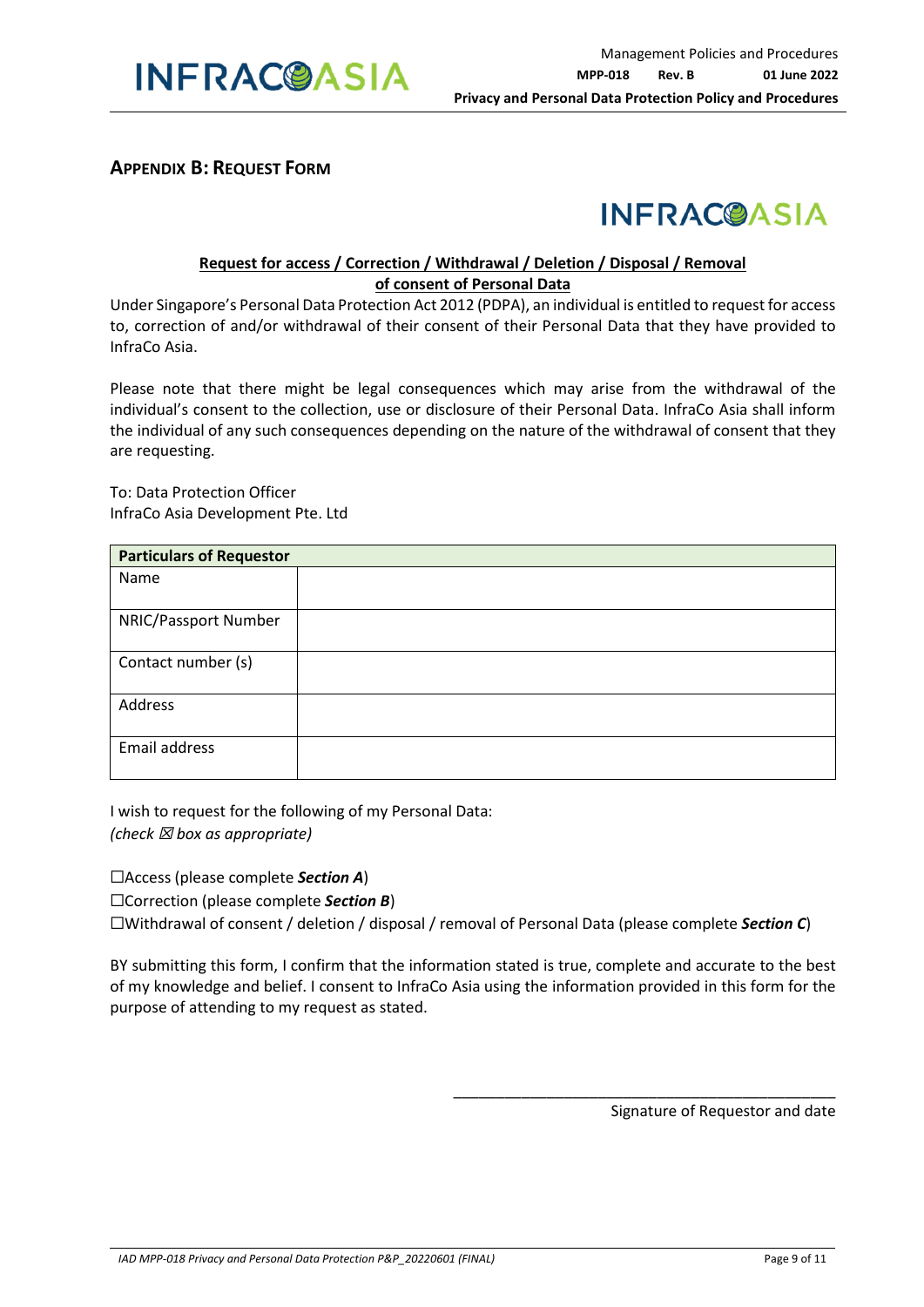### **INFRAC@ASIA**

| <b>Section A: ACCESS</b>                                                                               |                                      |  |  |  |  |  |
|--------------------------------------------------------------------------------------------------------|--------------------------------------|--|--|--|--|--|
| I would like to access the following information                                                       |                                      |  |  |  |  |  |
| (check $\boxtimes$ whichever is applicable)                                                            |                                      |  |  |  |  |  |
| <b>Identification documents</b><br>$1. \Box$                                                           |                                      |  |  |  |  |  |
| Others (please elaborate:<br>$2. \Box$                                                                 |                                      |  |  |  |  |  |
|                                                                                                        |                                      |  |  |  |  |  |
| Contact details of contact person(s) who might have the Personal Data requested:                       |                                      |  |  |  |  |  |
| Date submitted and time period of Personal Data and purpose that it was submitted for:                 |                                      |  |  |  |  |  |
| Detailed description of the Personal Data requested                                                    |                                      |  |  |  |  |  |
| (Please be as detailed as possible. Otherwise, the data might not be able to be adequately identified) |                                      |  |  |  |  |  |
| Reason for access:                                                                                     |                                      |  |  |  |  |  |
| (please note that reasons must be reasonable and justified and not frivolous)                          |                                      |  |  |  |  |  |
| <b>Section B: CORRECTION</b>                                                                           |                                      |  |  |  |  |  |
| I would like to provide the following updates/change(s) to my Personal Data:                           |                                      |  |  |  |  |  |
| (please check $\boxtimes$ the appropriate box/boxes)                                                   |                                      |  |  |  |  |  |
| <b>Personal Data</b>                                                                                   | Request change (please type clearly) |  |  |  |  |  |
| $1. \Box$<br>Change of residential address                                                             |                                      |  |  |  |  |  |
| Change of contact number<br>$2. \Box$                                                                  |                                      |  |  |  |  |  |
| $3. \square$<br>Change of email address                                                                |                                      |  |  |  |  |  |
| Change of mobile number<br>4. $\Box$                                                                   |                                      |  |  |  |  |  |
| $5. \Box$<br>Change of identification documents                                                        |                                      |  |  |  |  |  |
| $6. \Box$<br>Others                                                                                    |                                      |  |  |  |  |  |
| Contact details of contact person(s) who might have the Personal Data that needs correction:           |                                      |  |  |  |  |  |
| Date submitted and time period of Personal Data and purpose that it was submitted for:                 |                                      |  |  |  |  |  |
| Detailed description of the Personal Data requested                                                    |                                      |  |  |  |  |  |
| (Please be as detailed as possible. Otherwise, the data might not be able to be adequately identified) |                                      |  |  |  |  |  |
| Reason for correction:                                                                                 |                                      |  |  |  |  |  |
| (please note that reasons must be reasonable and justified and not frivolous)                          |                                      |  |  |  |  |  |